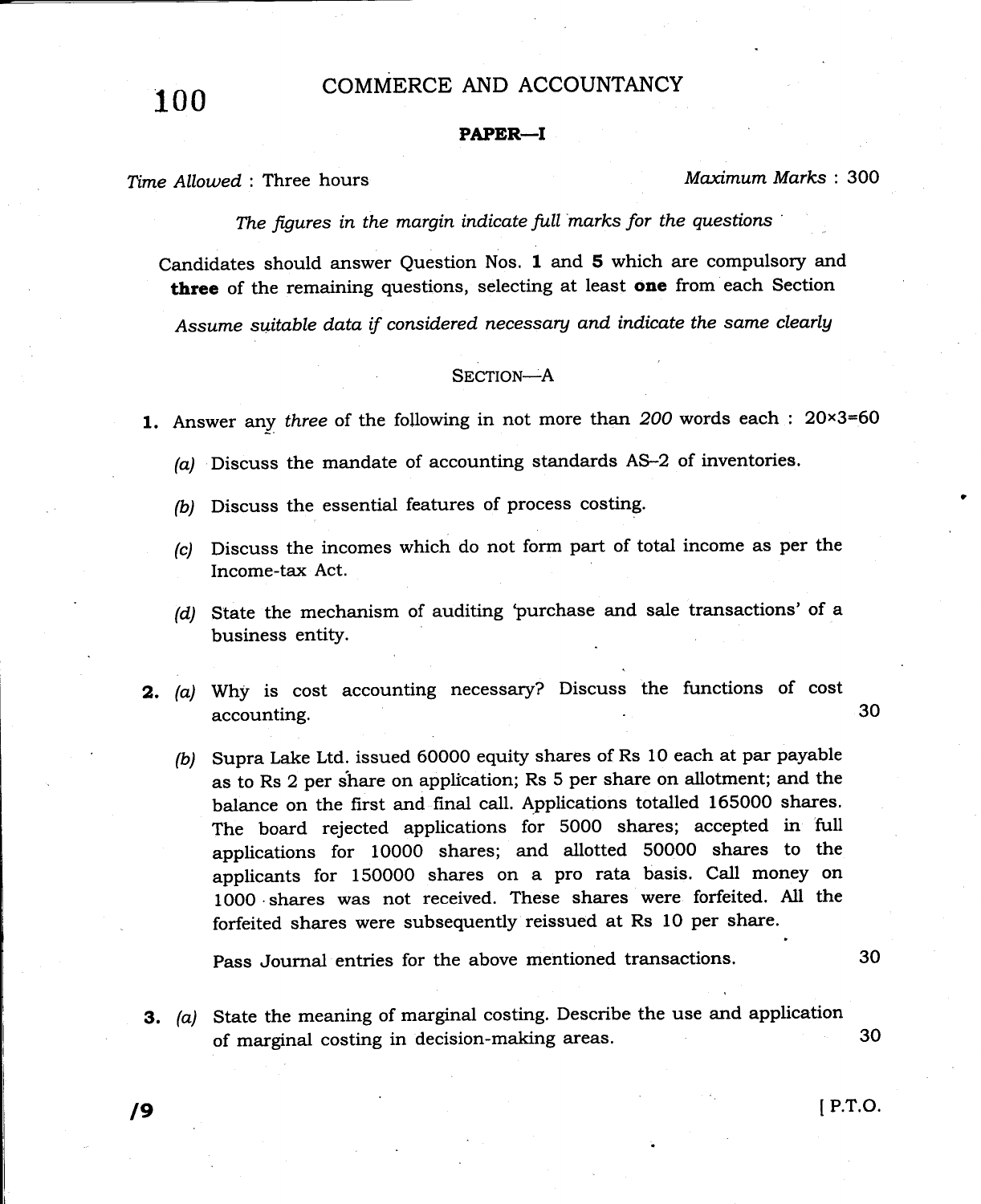(b) Draw up a flexible budget for overhead expenses on the basis of the following data :

|                                          | At 80% capacity |
|------------------------------------------|-----------------|
| Variable Overheads :                     | (Rs)            |
| Indirect Labour                          | 12,000          |
| Store including spares                   | 4,000           |
| Semi-variable Overheads :                |                 |
| Electric Power (30% fixed, 70% variable) | 20,000          |
| Repairs (60% fixed, 40% variable)        | 2,000           |
| <b>Fixed Overheads:</b>                  |                 |
| Depreciation                             | 12,000          |
| Insurance                                | 2,000           |
| Salaries                                 | 10,000          |
| <b>Total Overheads</b>                   |                 |

Estimated direct labour hours-124000 hours.

Further determine the overhead rates at 70%, 80% and 90% plant capacity. 30

- 4. (a) Discuss various kinds of deductions allowed in computing total income as per the Income-tax Act.
	- (b) Following are the particulars of income of Mr. Madhumangal, a retired government servant of 62 years of age, for the year ending on 31-O3-2011 :

 $\mathbf{D}_{\mathbf{a}}$ 

30

|                                                         | rs.      |
|---------------------------------------------------------|----------|
| Profits of trading business                             | 4,80,000 |
| Rental value of house property Rs 5,100 per month       |          |
| (Municipal taxes being Rs 1,200 per annum)              | 61,200   |
| Dividends from cooperative societies                    | 2,600    |
| Interest on investment in government securities (gross) | 4,900    |
| Dividends from Indian companies                         | 4,700    |
| Interest on deposit with cooperative societies          | 4,500    |
| Interest on bank deposit                                | 9,000    |
|                                                         |          |

He had taken up a life insurance policy for Rs 5O,O0O and paid an insurance premium of Rs 5,000.

He paid annual tuition fee of Rs 7,000 for his son who is studying in a school.

Compute his total income for tar purpose for the assessment year 2011-12. 30

 $\sqrt{9}$  2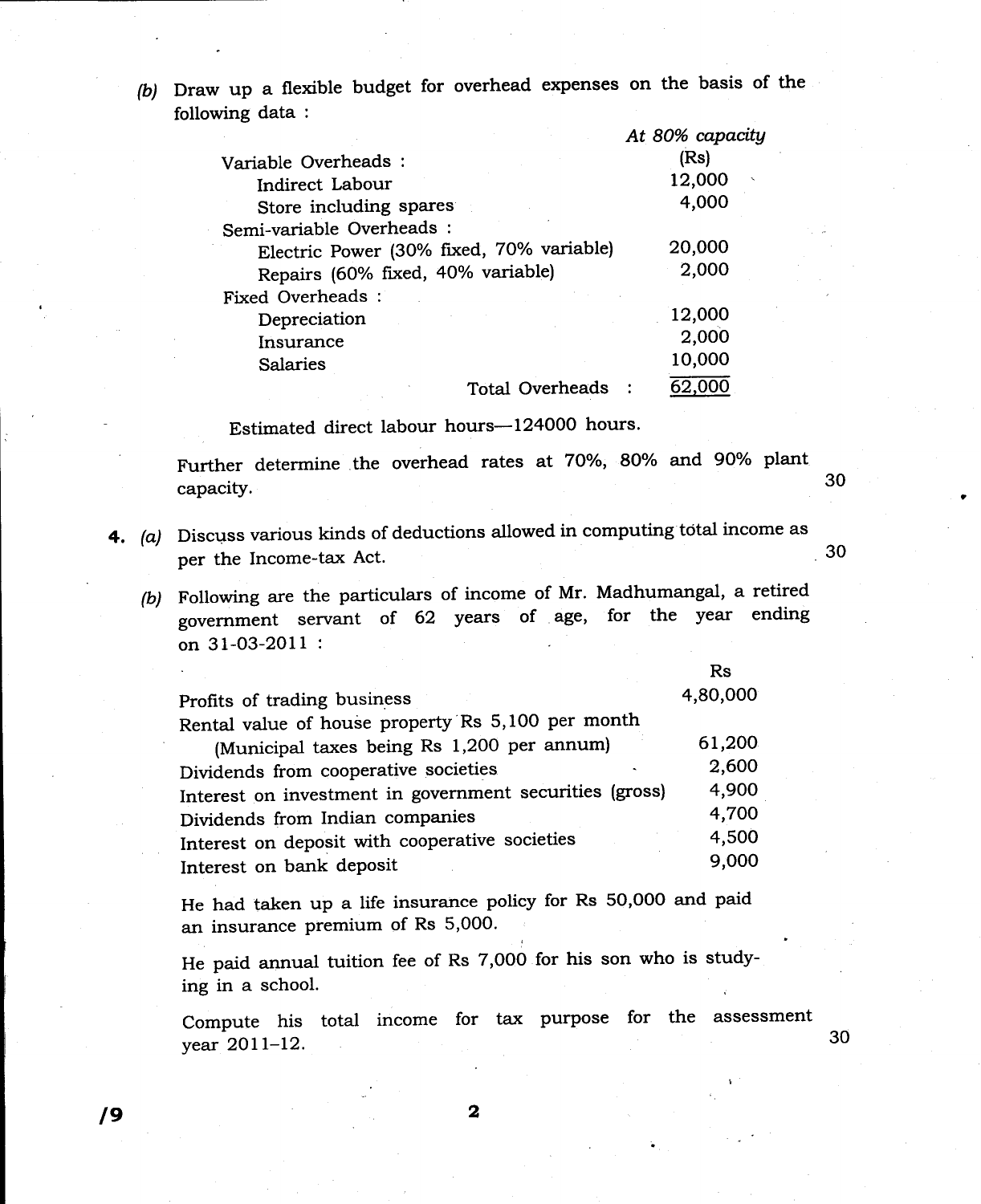### SECTION-B

**5.** Answer any three of the following in not more than 200 words each :

20x3=60

- (a) Discuss the theory of capital structure with special reference to Modigliani and Miller approach.
- (b) Discuss the functions of International Monetary Fund in redressing the balance of payment (BOP) crisis of member nations.
- (c) State the meaning of financial risk. Examine the risk and return relationship in the context of financial management.
- (d) Discuss the meaning of dividend. Elaborate any two dividend theories with their policy implications.
- 6. (a) Describe the factors to be considered in respect of valuation of fixed  $\mathbf{r}$ income securities and common stocks. 30

(b) AZHN Fus planning to instal a captive generator set at its plant. The management of the entity asks you to evaluate the alternatives-either to purchase or to take the generators on lease basis. The following paticulars are furnished :

Buying = initial cost-Rs  $5,00,000$ ; residual value-Rs  $1,60,000$ 

Leasing for 5 years = residual value-Rs 90,000 returned<br>annual lease rentals--Rs 1,50,000; to lessee in 5 years time annual lease rentals- $Rs$  1,50,000;

Depreciation-@ 20% p.a. on written-down value

Corporate tax rate-40%

After tax cost of debt $-14\%$ 

The time gap between the claiming of the tax allowance and receiving the benefit-one year

Evaluate the base or buy decision lease on the above information. 30

**7.** (a) State the factors to be considered while determining the working capital requirement of a manufacturing enterprise. The same state  $30$